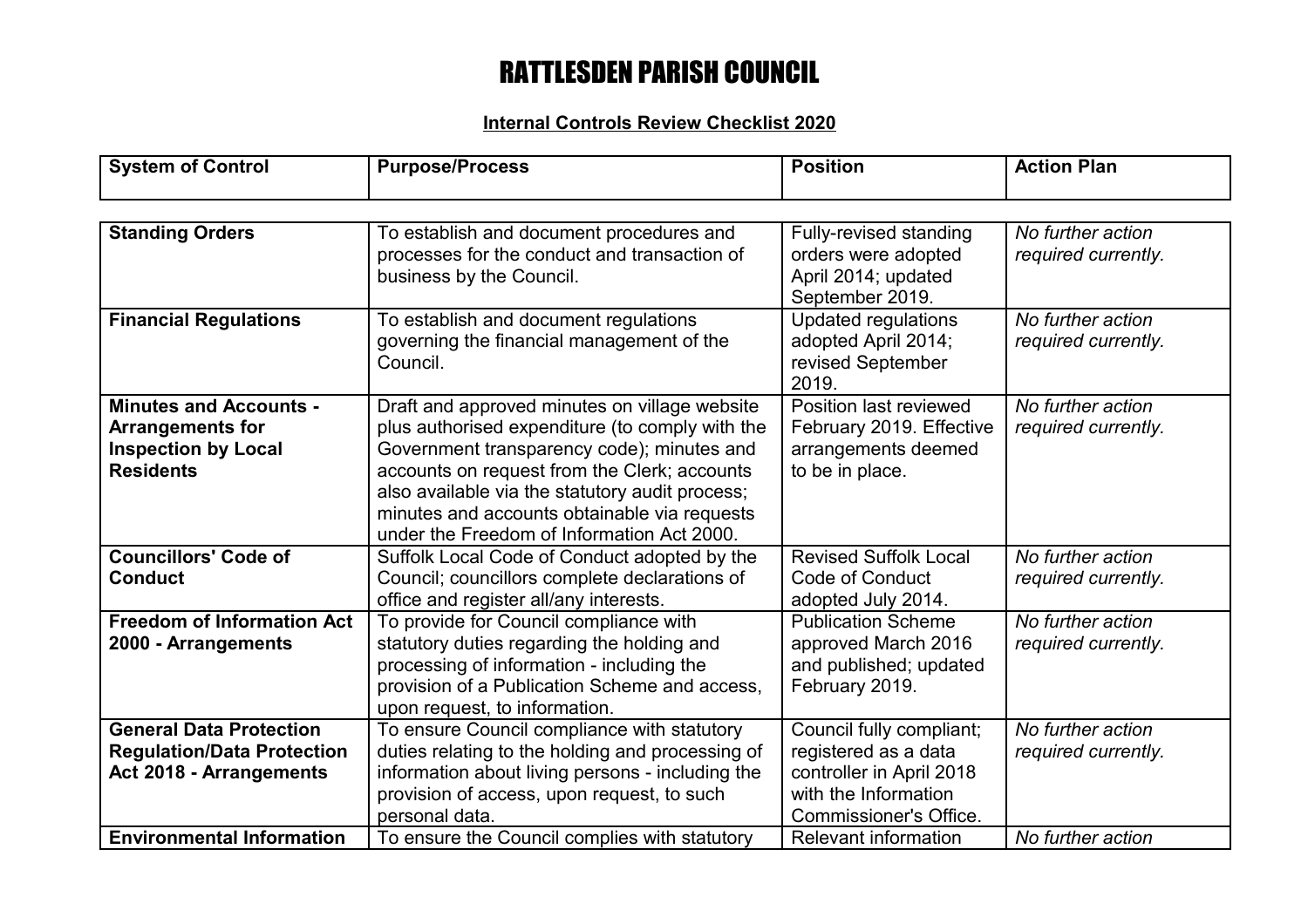# RATTLESDEN PARISH COUNCIL

### **Internal Controls Review Checklist 2020**

| <b>System of Control</b>                                                                   | <b>Purpose/Process</b>                                                                                                                                                                                                                                                                       | <b>Position</b>                                                                                                           | <b>Action Plan</b>                       |
|--------------------------------------------------------------------------------------------|----------------------------------------------------------------------------------------------------------------------------------------------------------------------------------------------------------------------------------------------------------------------------------------------|---------------------------------------------------------------------------------------------------------------------------|------------------------------------------|
|                                                                                            |                                                                                                                                                                                                                                                                                              |                                                                                                                           |                                          |
| <b>Regulations 2004 -</b><br><b>Arrangements</b>                                           | duties regarding the holding and processing of<br>environmental information - including the<br>provision of access, upon request, to<br>information.                                                                                                                                         | included in Publication<br>Scheme.                                                                                        | required currently.                      |
| <b>Handling Complaints -</b><br><b>Arrangements</b>                                        | To provide an effective and efficient procedure<br>for dealing with any complaints both about the<br>Council and individual councillors.                                                                                                                                                     | <b>Fully-revised complaints</b><br>procedure adopted<br>September 2014; minor<br>update February 2019.                    | No further action<br>required currently. |
| <b>Regular Financial Reports</b>                                                           | To ensure councillors are kept fully up-to-date<br>with Council finances and able to question and<br>manage income and expenditure                                                                                                                                                           | Monthly reports to<br>Council including<br>payment and income<br>schedules.                                               | No further action<br>required currently. |
| <b>Budgetary Control and</b><br><b>Monitoring Procedures</b>                               | Budget and finances monitored by the<br>Clerk/Responsible Financial Officer with<br>scheduled reports to the Council - including<br>identification of variances, any problems and/or<br>possible out-turn issues.                                                                            | Quarterly reports to<br>Council of performance<br>against the annual<br>budget.                                           | No further action<br>required currently. |
| <b>Independent Internal Audit</b>                                                          | To assist the Council in fulfilling its<br>responsibility to have and maintain proper<br>arrangements for the prevention and detection<br>of fraud, error or mistake. To test the Council's<br>internal controls sufficient for the proper<br>completion of an annual internal audit report. | 2018-2019 internal and<br>external audit reports<br>reviewed and action<br>taken to implement<br>findings as appropriate. | No further action<br>required currently. |
| <b>Bank Reconciliation</b>                                                                 | Scheduled reports to Council comparing and<br>reconciling detailed figures from the accounting<br>records with those shown on bank statements.                                                                                                                                               | Monthly and quarterly<br>reports to Council.                                                                              | No further action<br>required currently. |
| <b>Identification, Evaluation</b><br>and Management of<br><b>Operational and Financial</b> | To establish, document and assess all risks<br>faced by the Council; and to enable those risks<br>to be mitigated and/or managed.                                                                                                                                                            | <b>Fully-revised Risk</b><br>Register adopted in<br>September 2014;                                                       | No further action<br>required currently. |